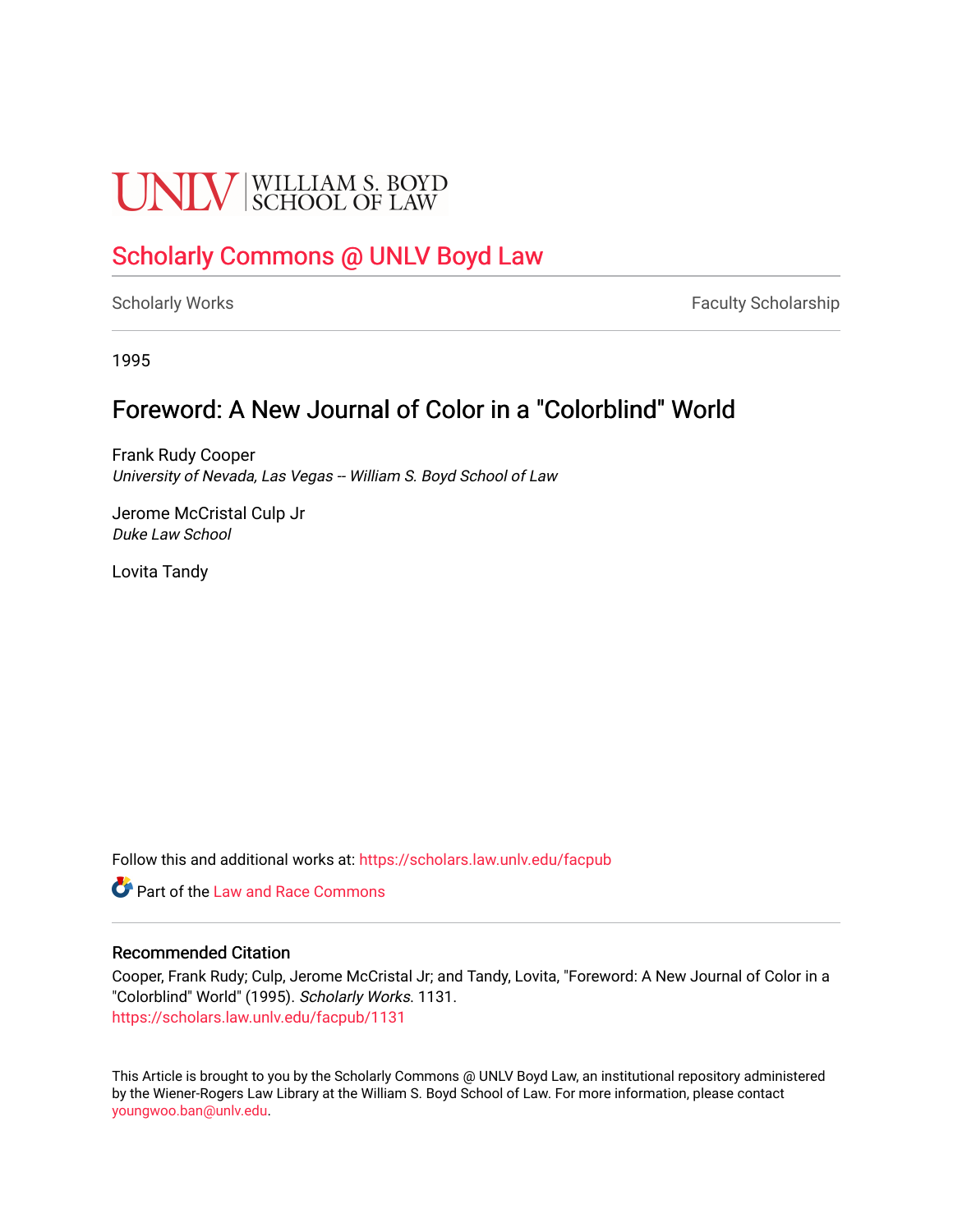### **FOREWORD**

## **A New Journal of Color in a "Colorblind" World: Race and Community**

**By** Jerome McCristal Culp, Jr.\* Frank Cooper\*\* Lovita Tandy\*\*\*

We are extremely honored to be able to write the foreword for the inaugural issue of the *African-American Law & Policy Report (ALPR).* The question this issue and future issues of the ALPR raise, particularly in the midst of renewed debate about the meaning of racial equality and justice, is why? Why a journal of color in this "colorblind" world? Why not a journal about urban problems like some journals that have been created at other institutions?<sup>1</sup> Why not a journal about all racial minorities, all societal disabilities, or all oppressions, as have been created by other law schools and other students?<sup>2</sup> Why create a forum for issues affecting only the African-American community or, as we will indicate, African-American communities? After all, in

Copyright © 1994 African-American Law and Policy Report.

<sup>\*</sup> Professor of Law, Duke University School of Law and Visiting Professor of Law, University of California, Berkeley, Boalt Hall School of Law, Spring 1995. **1** consider this foreword to be one of the most important tasks and one of the greatest honors of my academic career.

<sup>\*\*</sup> J.D. Candidate, Duke University School of Law, May 1995.

<sup>\*\*\*</sup> J.D. Candidate, Duke University School of Law, May 1996.

I. For an example of such a journal, see the *Fordham Urban Law Journal.*

<sup>2.</sup> For example, see the *Harvard Civil Rights-Civil Liberties Law Review,* the *Columbia Human Rights Law Review,* and the *Temple Political and Civil Rights Law Review.*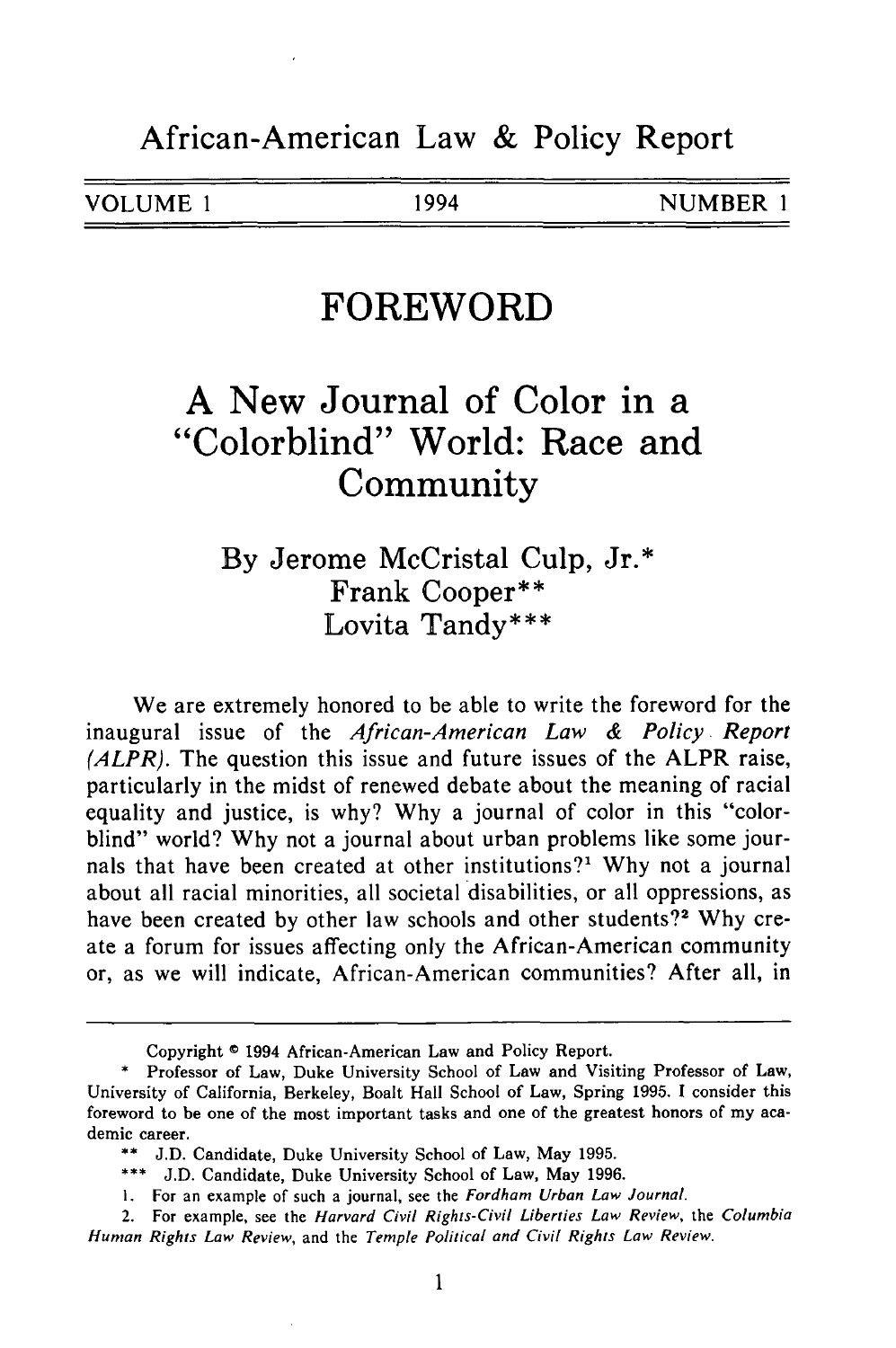1996 Californians may well enact a form of "colorblindness" that would affect all public institutions including the University of California at Berkeley and Boalt Hall.<sup>3</sup> At a minimum, the spirit of this socalled Civil Rights Initiative would preclude an *African-American Law and Policy Report* as well as an *Asian Law Journal (ALJ), a La Raza Law Journal* and a *Berkeley Women's Law Journal (BWLJ).4*

The continuing need for such journals is amply demonstrated by the excellent array of articles included here. The articles show that being African American is both different and the same. We are the same as other groups in that those of us who grew up in this country have been steeped in its culture. We share the beliefs and aspirations of Americans of varied backgrounds. The specificity of the African-American tradition has been demonstrated by cultural critics such as Henry Louis Gates, Jr.<sup>5</sup> and bell hooks.<sup>6</sup> Their writings, as well as those of others emphasize that we are different in our history, and the manners in which we are perceived and treated in this country. One example of this difference can be seen in the disparate treatment of blacks who commit crimes.7 It is important to understand both the similarities and the differences and how they interact. The articles, speech, and book reviews included here make the case for that discussion.

We also need journals of color because "colorblindness" is currently being defined in a way that reinforces the social stratification of society. The prime example of this is California's proposed Civil Rights Initiative.<sup>8</sup> This Initiative purports to create a level playing field by barring "preferences" for minorities and women. This objective assumes, however, that a level playing field exists somewhere beneath the current affirmative action policies of employers and schools. In reality, this Initiative would withhold an effective tool for fighting the effects of past and ongoing racial and gender discrimination and replace that tool with only the existing "merit" system.

The Los Angeles Fire Department provides a recent example of explicit discrimination. Female fire fighters have only recently been ad-

**<sup>3.</sup>** The proposed California Civil Rights Amendment, which is an attempt to amend California's Constitution to prohibit the state from granting "preferential treatment to any individual or group in the operation of the state's system of public employment, public education or public contracting". Text of Proposed Amendment, **SACRAMENTO BEE,** Jan. 22, 1995, at A17.

<sup>4.</sup> These are other journals at Boalt that deal with issues of communities of color.

*<sup>5.</sup>* **See HENRY** Louis **GATES,** JR., THE **SIGNIFYING MONKEY:** A **THEORY OF AFRICAN-AMER-ICAN LITERARY CRITICISM (1988): HENRY** Louis **GATES,** JR., **LOOSE CANNONS NOTES ON THE CULTURAL** WARS (1992); HENRY Louis **GATES,** JR., **COLORED** PEOPLE: A MEMOIR (1994).

**<sup>6.</sup>** See bell hooks, **OUTLAW CULTURE: RESISTING REPRESENTATIONS** (1994).

**<sup>7.</sup>** See, e.g., Richard Delgado, Rodrigo's Eighth Chronicle: Black Crime, White Fears *- On the* Social Construction **of** Threat, **80** VA. L. REV. **503** (1994).

*<sup>8.</sup> See supra* note **3.**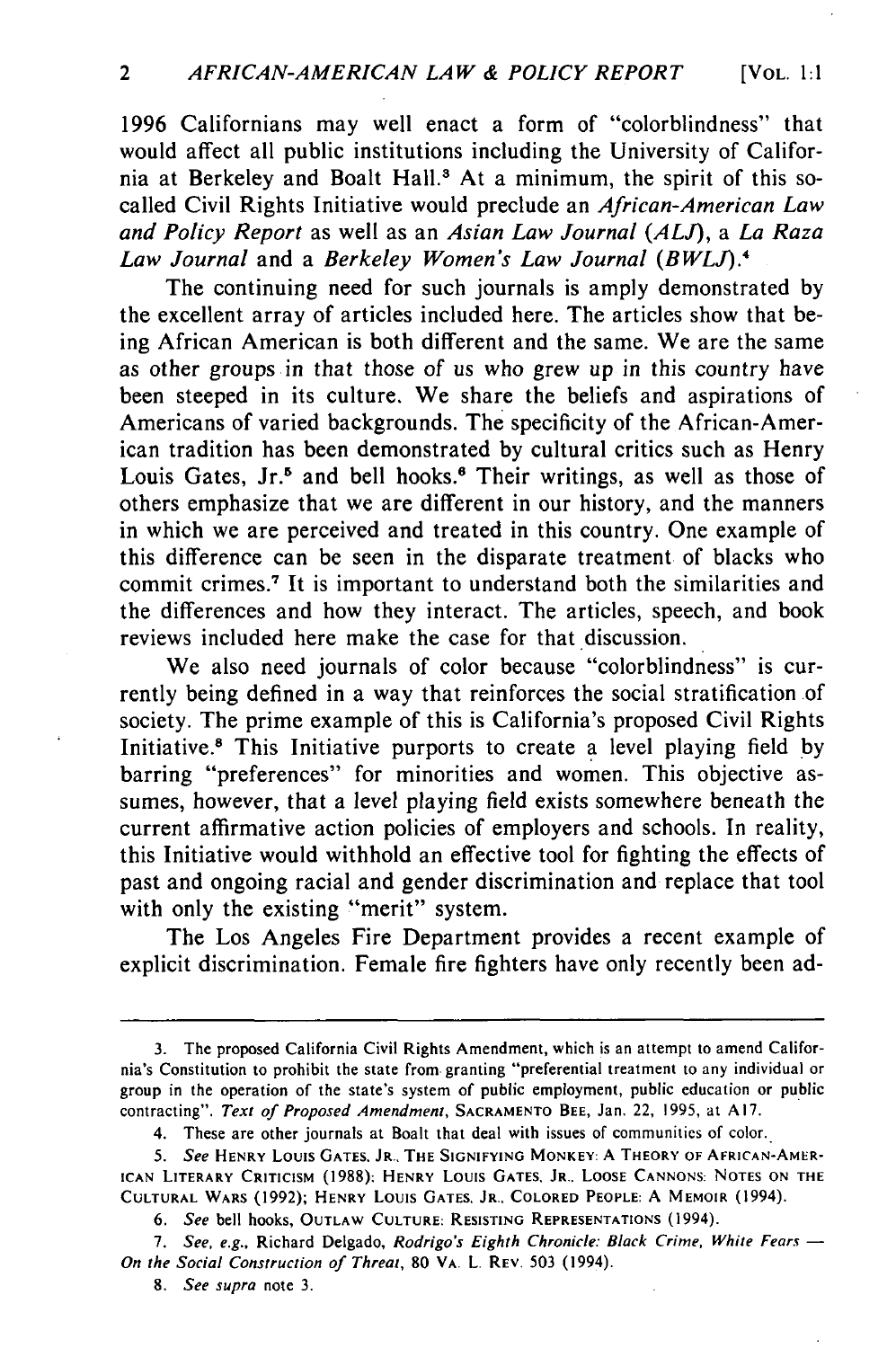mitted to fire training classes. Once admitted, the trainees were subjected to constant abuse by their male peers and supervisors. A video tape showing women mishandling training exercises was subsequently distributed to fire houses.<sup>9</sup> The emotional duress these women faced is only remediable through an affirmative action program. Insults to women are less likely to go unchallenged if women constitute a noticeable portion of fire fighters. The proposed Civil Rights Initiative, therefore, creates a Catch-22 situation  $-$  women may not be given preference in hiring  $-$  hence, there will not be a large number of women present to help prevent men from harassing women on the job.

In addition, more subtle forms of bias continue to perpetuate economic stratification by race. The U.S. Department of Labor has recently documented the "glass ceiling" phenomenon  $-$  a phenomenon in which minorities and women tend to bump their heads against a barrier as they reach a certain level in corporations.'0 As one climbs the corporate ladder, job criteria become less objective and hiring tends to be based on how comfortable executives are with the candidate. The mostly white, mostly male, upper-echelons of corporations thus hire people like themselves and replicate social stratification.

The law's current model of "colorblindness" is unable to address these problems. "Colorblindness" is perceived as the mere removal of the capacity to see racial differences. This view is consistent with the traditional scientific understanding of colorblindness. Scientists believed that colorblindness was the result of the lack of the gene for perceiving a particular color or all colors. "Colorblindness" under law holds that we may not utilize our knowledge of how color matters in society. The proposed Civil Rights Initiative is thought to embody this principle by removing race, as well as gender, from the realm of subjects that may be considered in making public policy.

As Professor Culp has noted earlier, "colorblindness" is not a moral principle.<sup>11</sup> "Colorblindness" is a policy choice, the value of which depends upon the setting in which it is used. "Colorblindness" and "gender-blindness" are not legitimate policy choices if they excuse the imposition of a glass ceiling upon qualified minorities and prevent methods of dissipating the misogyny of all male fire houses.

The updated scientific explanation of colorblindness adds subtlety to the consideration of what it means not to see color. In fact, color-

1994]

**<sup>9.</sup>** Robert **J.** Lopez, Fire Chief *Says Video of Women is Harmless,* **L.A** TIMES, Dec. **7,** 1994, at **BI.**

**<sup>10.</sup>** *See Glass Ceiling: Women, Minorities Shut Out of Top Spots of Corporate America,* Commission *Reports,* Daily Lab. Rep. **(BNA)** No. **51.,** at **D-5** (March **16, 1995).**

*<sup>1</sup>I. See* Jerome McCristal Culp, Jr., *Colorblind Remedies and the Intersectionality of Oppression: Policy Arguments Masquerading as Moral Claims,* **68 NYU. L** REV. **162** (1994).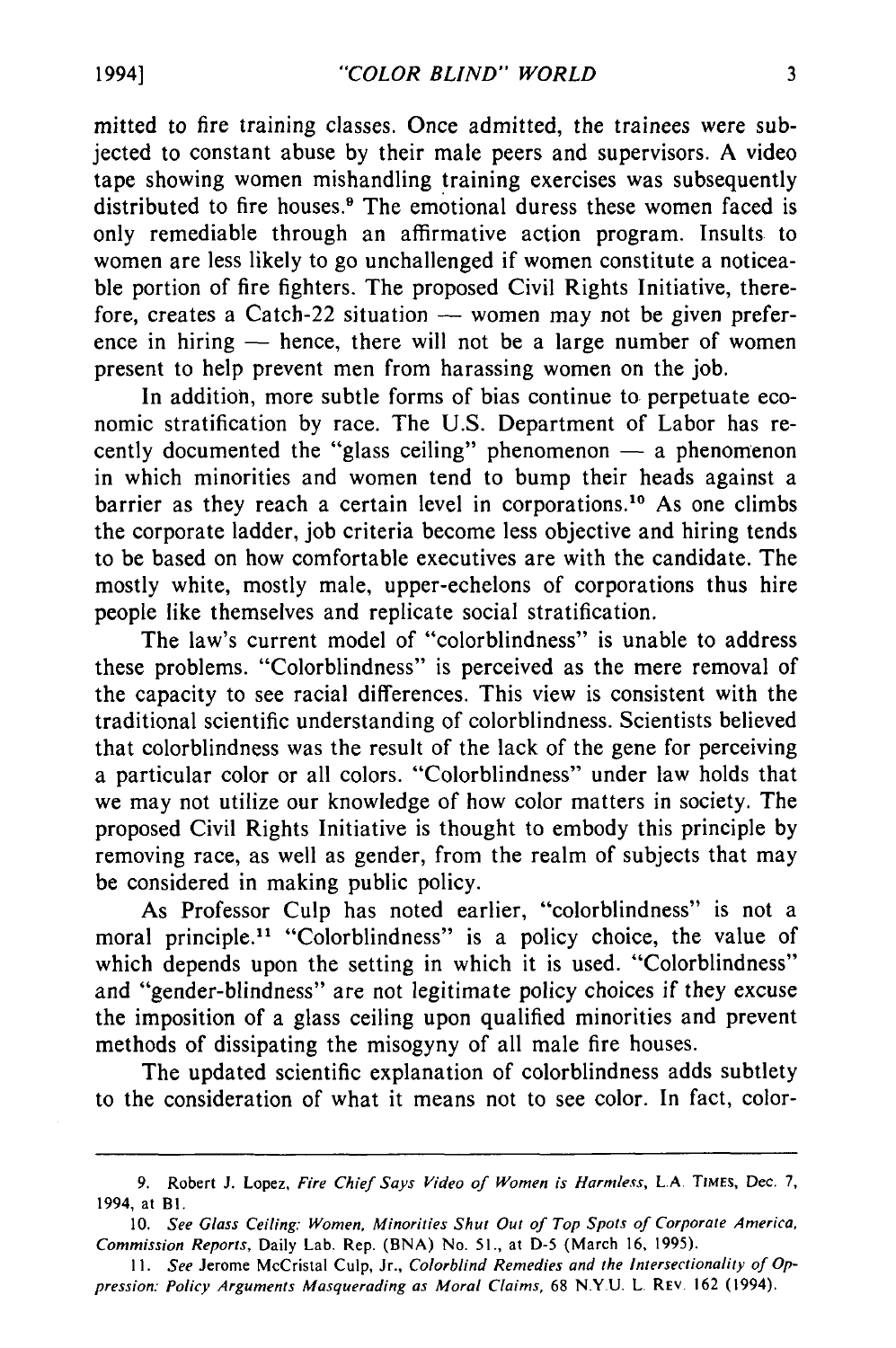blindness is the result of a combination of genes, not the lack of a certain gene.<sup>12</sup> "Colorblindness", in the sense of preventing socio-economic stratification based on race, can be analogized to this process. As with the scientific definition of colorblindness, a combination of factors contribute to the ways individuals perceive the world. Blacks and whites, as well as African Americans of different sexual orientations, genders, classes, etc., often see the world differently.

Just and equitable "colorblindness" under law requires consideration of the various aspects of racial identity. The law cannot be blind to the effects of racism if it is to prevent racially disparate results. In order for the results of policies to be blind to the identities of their subjects, the law must consider the significance of racial and cultural differences. Journals such as the *ALPR* can assist in that process.

One response to the concern for disparate racial impacts is to admit their existence but to claim that they should be discussed within the pages of existing publications. If race is important, then the *California Law Review* should publish timely articles about how law and race interact.<sup>13</sup> The problem with this view is that traditional law journals have neither the capacity nor the impetus to gather all aspects of the race question.<sup>14</sup> Journals centered on race, gender, and sexual orientation are necessary to assist the development of communities of resistance to existing legal and social oppression.

The *ALPR* is an effort to create a community sensitive to the ways in which race intersects with the law — an essential task if the current racial status quo is to be changed. African-American communities must continue to explore the tapestry of history, culture, and race that has created and still influences our unique experience in this country. Likewise, we have only recently begun to investigate avenues for shared advocacy with other oppressed groups. The articles in this inaugural issue are welcomed additions to that continuing dialogue.

A journal of color, or any journal for that matter, is not created overnight. In addition to the painstaking efforts of the students here at Boalt, the *Report* is an extension of the passionate work of numerous African-American scholars who have devoted their careers to exploring

<sup>12.</sup> *See* Maureen Neitz & Jay Neitz, *Numbers and Ratios of Visual Pigment Genes for Normal Red-Green Color Vision,* **SCIENCE,** Feb. 17, 1995 at 1013-16.

<sup>13.</sup> This comment is not meant as an attack on the *California Law Review (CLR).* This reference is used simply because *CLR* is the majority law journal at Boalt Hall. Any majority law review not addressing issues of significance to communities of color on a frequent basis, could be substituted here. To its credit, *CLR* has recently published an excellent issue on Critical Race Theory. *See* Symposium, *Critical Race Theory,* **82 CAL.** L. REV. 741 (1994).

<sup>14.</sup> For a description of the race.question: "How we should alter the legal and social world because of race" see Jerome M. Culp, Jr., *Notes from California: Rodney King and the Race Question,* 70 **DENY. U.** L. REV. **199** (1993).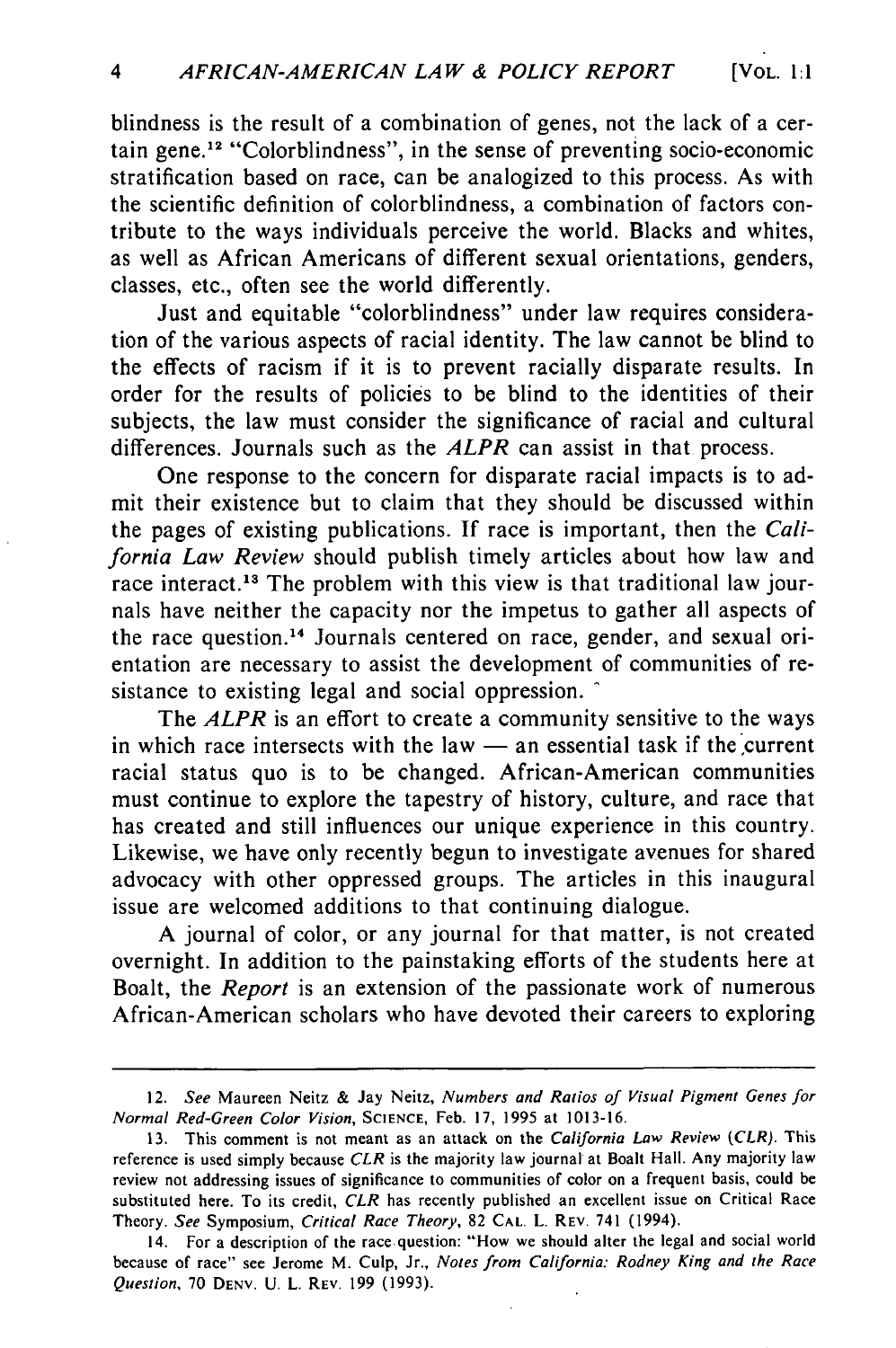the interaction between race and law. This issue includes a glimpse into the life of one such scholar. Mario Barnes, co-editor of the *ALPR,* presents a review of Derrick Bell's new book, *Confronting Authority: Reflections of an Ardent Protestor.* The book itself discusses Bell's decision to leave Harvard Law School after several failed efforts to persuade the faculty to offer a tenure track position to a woman of color. It also offers a fable in Bell's now famous narrative style. This time Bell leads us through the Citadel  $-$  the stronghold of an intellectual elite who, based on their presumed intellectual superiority, try to wield authority over the nearby lowlanders. We will not tip Bell's hand, but as usual, readers will be pleasantly engaged by Bell's thought-provoking narrative.

In *"Each One, Pull One": The Inspirational Methodology Behind an Impassioned Though Somewhat Flawed Protest,15* Barnes offers an analysis of Bell's book and a critique of his strategies for activism. Like many of the authors in this issue, Barnes emphasizes the relationship between the individual and the community. In addition to drawing his title from one of Alice Walker's poems, Barnes utilizes the poem and the experiences of other African-American leaders and scholars to create a richly contextualized essay. This approach allows him to engage in a more attentive exploration of the dilemmas inherent in Professor Bell's, or any individual's, efforts to direct the advancement of our diverse community. As both Bell and Barnes acknowledge, every strategy we develop requires a delicate balancing of the concerns of discrete groups within the whole, long-term and short-term goals, personal concerns, and public realities.

Three strategies for empowerment are discussed by D. Malcolm Carson in his review of Professor Harold McDougall's book *Black Baltimore: A New Theory of Community.* In *A Message From the Grassroots: Participatory Democracy, Community Empowerment, and the Reconstruction of Urban America,"6* Carson traces the history of the two major strategies of black empowerment: W.E.B. DuBois's drive for full social inclusion and Booker T. Washington's strategy of economic advancement within our separate spheres. McDougall's book argues for the resolution of these opposing strategies through grassroots activism. McDougall shows that "base communities"  $-$  small groups establishing dialogue about particular topics of local concern  $-$  have been an effective means of empowering African-American communities in Baltimore. Carson welcomes the addition of participatory strategies to the panoply of choices for African-American empowerment but warns that

**<sup>15. 1</sup>** AFR.-AM. L. **& POL'Y** REP 89 (1994).

**<sup>16.</sup>** 1 AFR.-AM. L. **& POL'Y** REP. **119** (1994).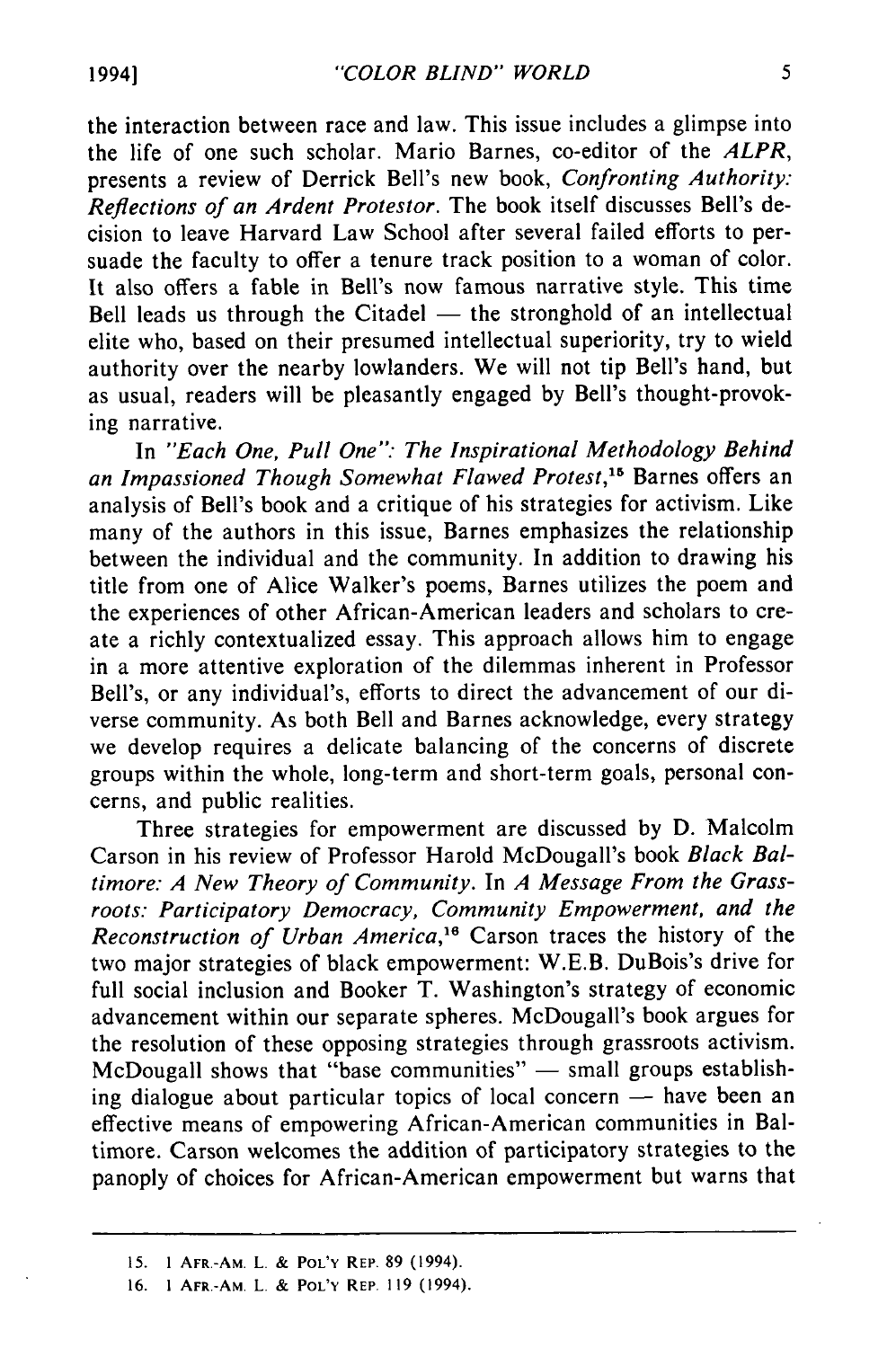overemphasis on self-help could obscure the structural character of the problems we must address.

Professor Margalynne Armstrong's piece, *African-Americans and Property Ownership: Creating Our Own Meanings, Redefining Our Relationships,"'* also calls for a broad dialogue between African Americans about the meaning of property. Armstrong emphasizes the shared history of racial oppression that has shaped African-American conceptions of property and property law. She notes that historically, African Americans have moved from a native culture devoid of concepts of object dominance through a painful and still remembered era as object. Today, as individuals, we are increasingly the owners and holders of property. Armstrong argues that this new status requires that we engage in a dialogue to reconceptualize and harmonize property and property theories. Rather than accepting the popular American notion of property as the individual's haven and insulation from the collective, African-American communities must explore the potential for property as an avenue for group advancement and goal definition. African Americans must use law, politics and all other available forums to deconstruct remaining societal barriers that devalue property when it is in the hands of African Americans.

In his article, *Race as an Under-Inclusive and Over-Inclusive Concept,"8* Professor Roy Brooks asks us to recognize the differences between the histories of discrimination against African Americans and discrimination against other groups. Brooks argues that the legacy of slavery and systemic discrimination against African Americans is so fundamentally divergent from other experiences of oppression that it forecloses any unifying theory of subordination. Any such attempt would merely oversimplify the African-American experience and place unnecessary demands on our country's finite political and judicial resources. At the same time, Brooks notes that race itself is often an over-inclusive category. Relying on socio-economic differences to illustrate this point, he examines the ways in which several civil rights polices are only of practical use to certain socio-economic groups.

In contrast to Brooks's piece, Professor Margaret Russell's article *Lesbian, Gay and Bisexual Rights and the "Civil Rights Agenda", <sup>9</sup>* criticizes conservative efforts to divide the interests of African Americans and gay, lesbian and bisexual individuals. In 1992 Colorado passed an amendment to its state constitution that eliminated current civil rights protections for gays, lesbians and bisexuals and prohibited

<sup>17. 1</sup> AFR.-AM. L. **&** POL'Y REP. **79** (1994).

**<sup>18. 1</sup>** AFR.-AM. **L. & POL'Y REP. 9** (1994).

**<sup>19. 1</sup>** AFR.-AM. **L.** & **POL'Y** REP. 33 (1994).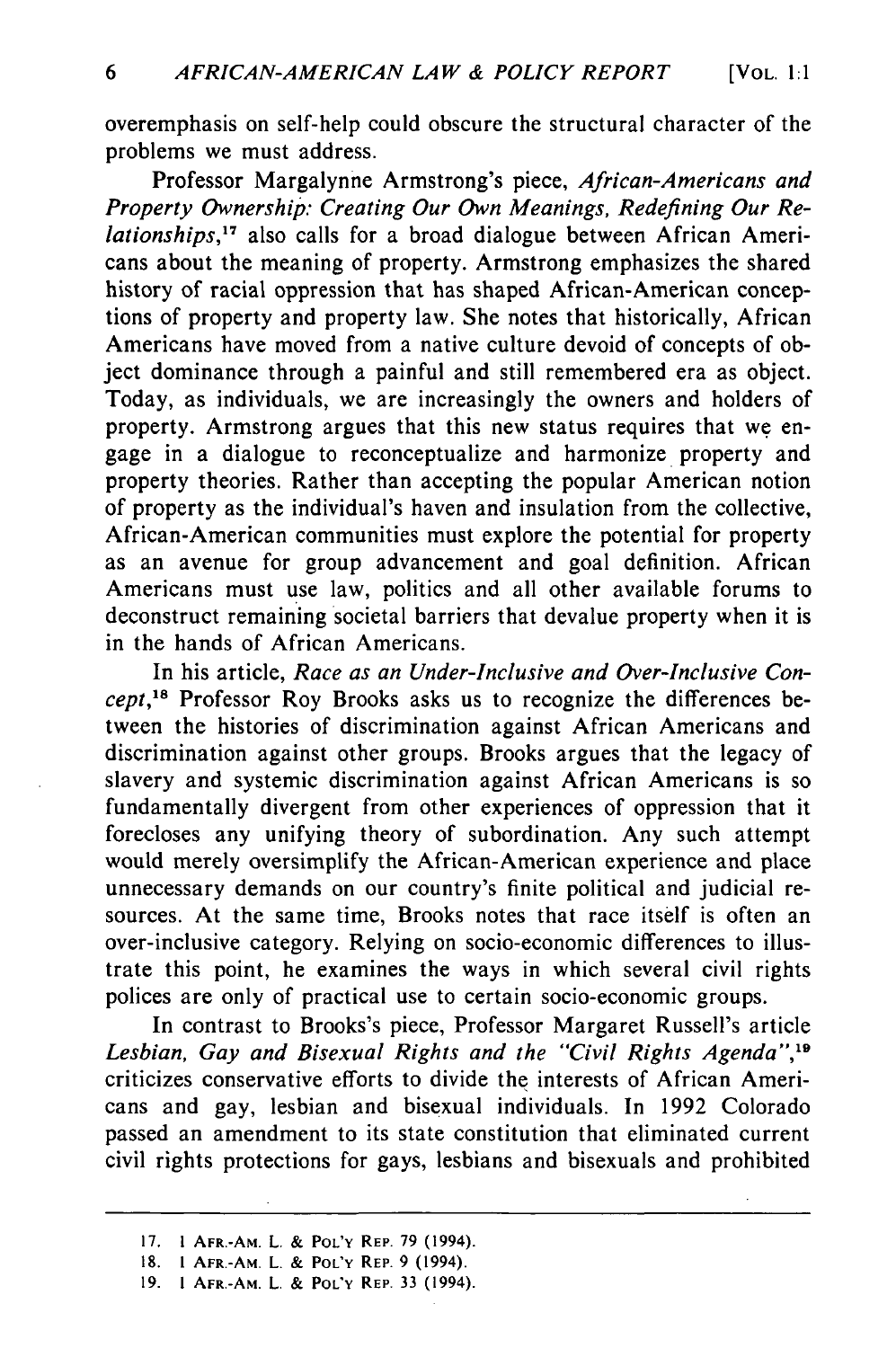any future attempts at protective legislation. The article analyzes the resulting litigation and the Colorado Supreme Court decision invalidating Amendment 2 under the Fourteenth Amendment's Equal Protection Clause. Russell notes that a more detailed discussion of the plaintiffs' claim that gays, lesbians and bisexuals constitute a suspect or quasi-suspect class under the Fourteenth Amendment would have been helpful in analyzing the similarities and differences between discrimination based on race and sexual orientation.

This current wave of anti-gay legislation exposes our society's continuing penchant for unfounded and illogical prejudices. Such proposals directly threaten African-American communities on several levels. In the most basic sense, the proposals threaten to subject gay, lesbian or bisexual African Americans to renewed and redoubled oppression. In addition, once again, opponents of civil rights have attempted to breed hostility among oppressed groups with the disingenuous plea that there is not enough equality for everyone. The most troubling prospect, however, is the attempt to redefine our struggle as a struggle for special treatment based on previous mistreatment rather than acknowledging that our struggle is simply a call for fairness, justice and equal treatment for every member of society. At its core and through the similar struggles it has inspired, the civil rights struggle is the struggle for group and individual dignity.

Professor Russell's article shows the possibilities for a coalition of oppressed groups. Opponents of civil rights must not be allowed to turn the debate over anti-discrimination policies into a debate about "special rights." Nor should they be allowed to drive a wedge between gay and other minority communities by redefining gay identity as merely a choice of lifestyle. What cannot be forgotten is that oppression is directed at both African Americans and gays and that some African Americans have intersecting identities as gay and lesbian blacks. In addressing the commonalities between the African-American communities and other oppressed communities, the *Report* is preparing the way for broad based anti-discrimination strategies.

As this issue of the *ALPR* demonstrates, not everyone will agree on the proper analysis of the relationship between race and the law. This journal will provide a forum for exhausting the possibilities of an African-American centered critique of the law. Only dialogue about the differences among African Americans and between African Americans and other communities can trace these possibilities.

All of the contributions to the debate that this premier issue presents allow an important discussion about race that majoritarian concerns impede. The majoritarian story basically states that race is not important or race can only be examined in a "colorblind" way or that race can only be considered if we do not upset the existing power